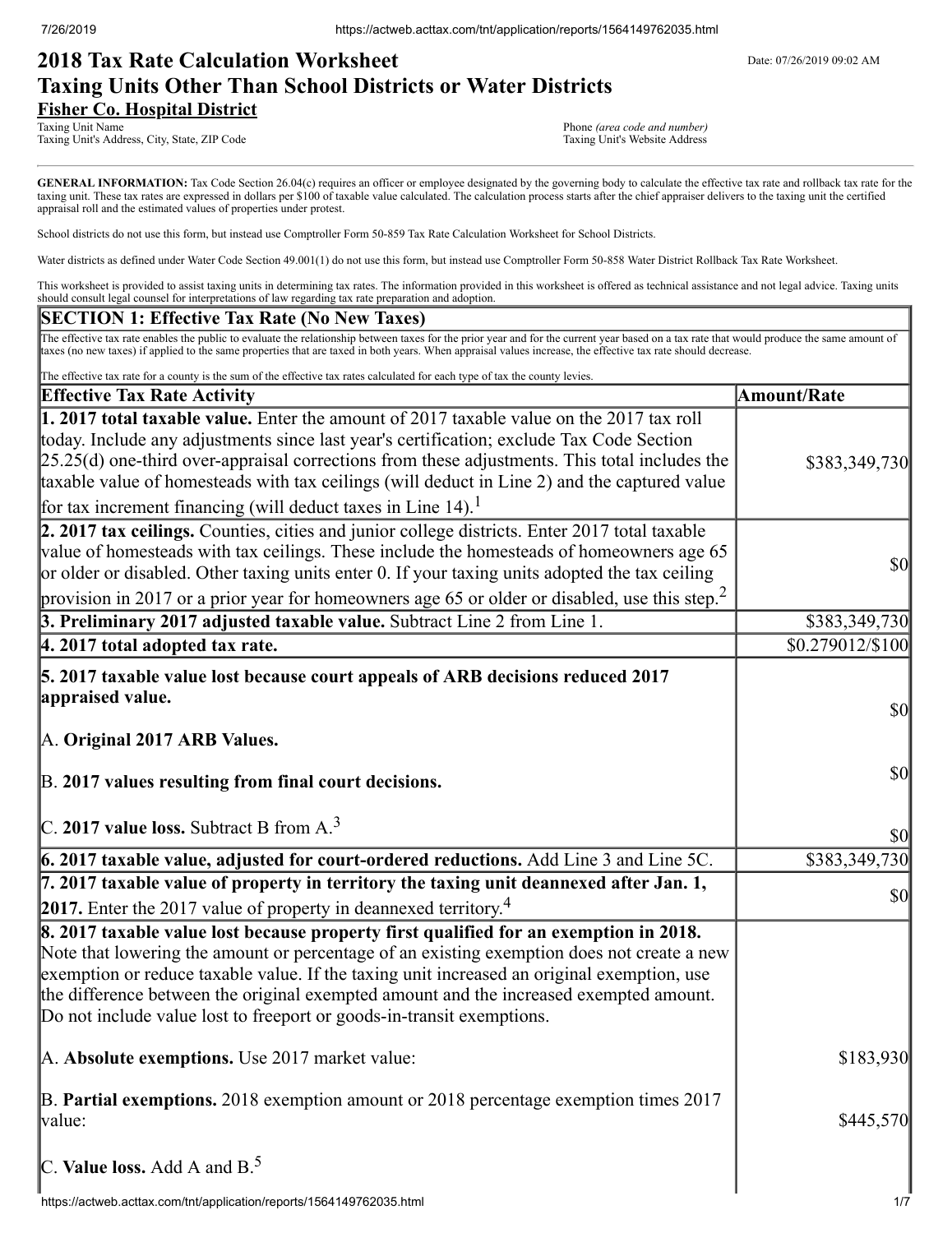|                                                                                                                                                                                                                                                                                                                                                                                                                       | \$629,500                           |
|-----------------------------------------------------------------------------------------------------------------------------------------------------------------------------------------------------------------------------------------------------------------------------------------------------------------------------------------------------------------------------------------------------------------------|-------------------------------------|
| 9. 2017 taxable value lost because property first qualified for agricultural appraisal (1-<br>d or 1-d-1), timber appraisal, recreational/scenic appraisal or public access airport<br>special appraisal in 2018. Use only properties that qualified in 2018 for the first time; do<br>not use properties that qualified in 2017.                                                                                     |                                     |
| A. 2017 market value:                                                                                                                                                                                                                                                                                                                                                                                                 | \$0                                 |
| B. 2018 productivity or special appraised value:                                                                                                                                                                                                                                                                                                                                                                      | \$0                                 |
| C. Value loss. Subtract B from $A6$                                                                                                                                                                                                                                                                                                                                                                                   | \$0                                 |
| 10. Total adjustments for lost value. Add lines 7, 8C and 9C.                                                                                                                                                                                                                                                                                                                                                         | \$629,500                           |
| 11. 2017 adjusted taxable value. Subtract Line 10 from Line 6.                                                                                                                                                                                                                                                                                                                                                        | \$382,720,230                       |
| 12. Adjusted 2017 taxes. Multiply Line 4 by line 11 and divide by \$100.                                                                                                                                                                                                                                                                                                                                              | \$1,067,835                         |
| 13. Taxes refunded for years preceding tax year 2017. Enter the amount of taxes refunded<br>by the taxing unit for tax years preceding tax year 2017. Types of refunds include court<br>decisions, Tax Code Section 25.25(b) and (c) corrections and Tax Code Section 31.11<br>payment errors. Do not include refunds for tax year 2017. This line applies only to tax years<br>preceding tax year 2017. <sup>7</sup> | \$274                               |
| 14. Taxes in tax increment financing (TIF) for tax year 2017. Enter the amount of taxes<br>paid into the tax increment fund for a reinvestment zone as agreed by the taxing unit. If the<br>taxing unit has no 2018 captured appraised value in Line 16D, enter $0.8$                                                                                                                                                 | \$0                                 |
| 15. Adjusted 2017 taxes with refunds and TIF adjustment. Add Lines 12 and 13, subtract                                                                                                                                                                                                                                                                                                                                |                                     |
| Line 14. $9$                                                                                                                                                                                                                                                                                                                                                                                                          | \$1,068,109                         |
| 16. Total 2018 taxable value on the 2018 certified appraisal roll today. This value<br>includes only certified values and includes the total taxable value of homesteads with tax<br>ceilings (will deduct in Line 18). These homesteads include homeowners age 65 or older or<br>disabled. <sup>10</sup>                                                                                                             |                                     |
| A. Certified values:                                                                                                                                                                                                                                                                                                                                                                                                  | \$401,775,290                       |
| B. Counties: Include railroad rolling stock values certified by the Comptroller's office:                                                                                                                                                                                                                                                                                                                             | \$0                                 |
| C. Pollution control and energy storage system exemption: Deduct the value of property<br>exempted for the current tax year for the first time as pollution control or energy storage<br>system property:                                                                                                                                                                                                             | $\vert \mathbf{S} \mathbf{O} \vert$ |
| $\mathbf{D}$ . Tax increment financing: Deduct the 2018 captured appraised value of property taxable<br>by a taxing unit in a tax increment financing zone for which the 2018 taxes will be deposited<br>into the tax increment fund. Do not include any new property value that will be included in<br>Line 21 below. $11$                                                                                           | \$0                                 |
| E. Total 2018 value. Add A and B, then subtract C and D.                                                                                                                                                                                                                                                                                                                                                              | \$401,775,290                       |
| $\left 17.\right.$ Total value of properties under protest or not included on certified appraisal roll. $^{12}$                                                                                                                                                                                                                                                                                                       |                                     |
| A. 2018 taxable value of properties under protest. The chief appraiser certifies a list of<br>properties still under ARB protest. The list shows the appraisal district's value and the<br>taxpayer's claimed value, if any, or an estimate of the value if the taxpayer wins. For each of<br>the properties under protest, use the lowest of these values. Enter the total value. <sup>13</sup>                      | \$281,260                           |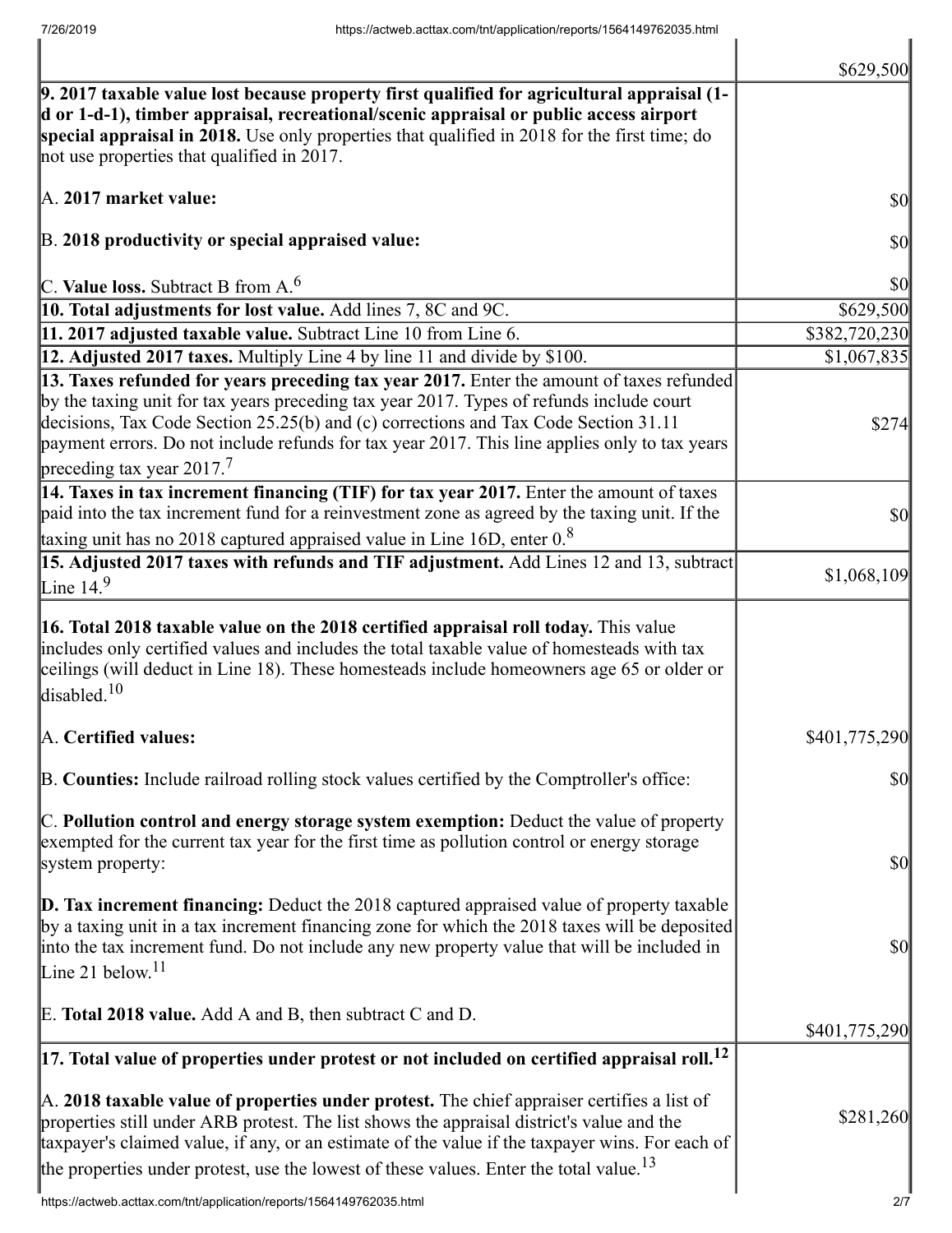| B. 2018 value of properties not under protest or included on certified appraisal roll.<br>The chief appraiser gives taxing units a list of those taxable properties that the chief<br>appraiser knows about, but are not included in the appraisal roll certification. These<br>properties also are not on the list of properties that are still under protest. On this list of<br>properties, the chief appraiser includes the market value, appraised value and exemptions for<br>the preceding year and a reasonable estimate of the market value, appraised value and<br>exemptions for the current year. Use the lower market, appraised or taxable value (as<br>appropriate). Enter the total value. $^{14}$ | \$0              |
|--------------------------------------------------------------------------------------------------------------------------------------------------------------------------------------------------------------------------------------------------------------------------------------------------------------------------------------------------------------------------------------------------------------------------------------------------------------------------------------------------------------------------------------------------------------------------------------------------------------------------------------------------------------------------------------------------------------------|------------------|
| C. Total value under protest or not certified: Add A and B.                                                                                                                                                                                                                                                                                                                                                                                                                                                                                                                                                                                                                                                        |                  |
|                                                                                                                                                                                                                                                                                                                                                                                                                                                                                                                                                                                                                                                                                                                    |                  |
|                                                                                                                                                                                                                                                                                                                                                                                                                                                                                                                                                                                                                                                                                                                    | \$281,260        |
| <b>18. 2018 tax ceilings.</b> Counties, cities and junior colleges enter 2018 total taxable value of<br>homesteads with tax ceilings. These include the homesteads of homeowners age 65 or older<br>or disabled. Other taxing units enter 0. If your taxing units adopted the tax ceiling provision<br>$\parallel$ in 2017 or a prior year for homeowners age 65 or older or disabled, use this step. <sup>15</sup>                                                                                                                                                                                                                                                                                                | \$0              |
| 19. 2018 total taxable value. Add Lines 16E and 17C. Subtract Line 18.                                                                                                                                                                                                                                                                                                                                                                                                                                                                                                                                                                                                                                             | \$402,056,550    |
| 20. Total 2018 taxable value of properties in territory annexed after Jan. 1, 2017.                                                                                                                                                                                                                                                                                                                                                                                                                                                                                                                                                                                                                                |                  |
| Include both real and personal property. Enter the 2018 value of property in territory<br>$\lvert$ annexed. <sup>16</sup>                                                                                                                                                                                                                                                                                                                                                                                                                                                                                                                                                                                          | $ 10\rangle$     |
| 21. Total 2018 taxable value of new improvements and new personal property located<br>in new improvements. New means the item was not on the appraisal roll in 2017. An<br>improvement is a building, structure, fixture or fence erected on or affixed to land. New<br>additions to existing improvements may be included if the appraised value can be<br>determined. New personal property in a new improvement must have been brought into the<br>taxing unit after Jan. 1, 2017, and be located in a new improvement. New improvements <b>do</b><br>include property on which a tax abatement agreement has expired for $2018$ . <sup>17</sup>                                                                | \$331,760        |
| 22. Total adjustments to the 2018 taxable value. Add Lines 20 and 21.                                                                                                                                                                                                                                                                                                                                                                                                                                                                                                                                                                                                                                              | \$331,760        |
| 23. 2018 adjusted taxable value. Subtract Line 22 from Line 19.                                                                                                                                                                                                                                                                                                                                                                                                                                                                                                                                                                                                                                                    | \$401,724,790    |
| 24. 2018 effective tax rate. Divide Line 15 by Line 23 and multiply by $$100.18$                                                                                                                                                                                                                                                                                                                                                                                                                                                                                                                                                                                                                                   | \$0.265880/\$100 |
| 25. COUNTIES ONLY. Add together the effective tax rates for each type of tax the county<br>levies. The total is the 2018 county effective tax rate. <sup>18</sup>                                                                                                                                                                                                                                                                                                                                                                                                                                                                                                                                                  |                  |
|                                                                                                                                                                                                                                                                                                                                                                                                                                                                                                                                                                                                                                                                                                                    |                  |

| <sup>1</sup> Tex. Tax Code Section $26.012(14)$ | $^{9}$ Tex. Tax Code Section 26.012(13)                |
|-------------------------------------------------|--------------------------------------------------------|
| $2$ Tex. Tax Code Section 26.012(14)            | $10$ Tex. Tax Code Section 26.012                      |
| $3$ Tex. Tax Code Section 26.012(13)            | <sup>11</sup> Tex. Tax Code Section $26.03(c)$         |
| $4$ Tex. Tax Code Section 26.012(15)            | <sup>12</sup> Tex. Tax Code Section $26.01(c)$ and (d) |
| $5$ Tex. Tax Code Section 26.012(15)            | <sup>13</sup> Tex. Tax Code Section $26.01(c)$         |
| ${}^{6}$ Tex. Tax Code Section 26.012(15)       | <sup>14</sup> Tex. Tax Code Section $26.01(d)$         |
| $7$ Tex. Tax Code Section 26.012(13)            | <sup>15</sup> Tex. Tax Code Section $26.012(6)$        |
| ${}^{8}$ Tex. Tax Code Section 26.03(c)         | <sup>16</sup> Tex. Tax Code Section $26.012(17)$       |
|                                                 |                                                        |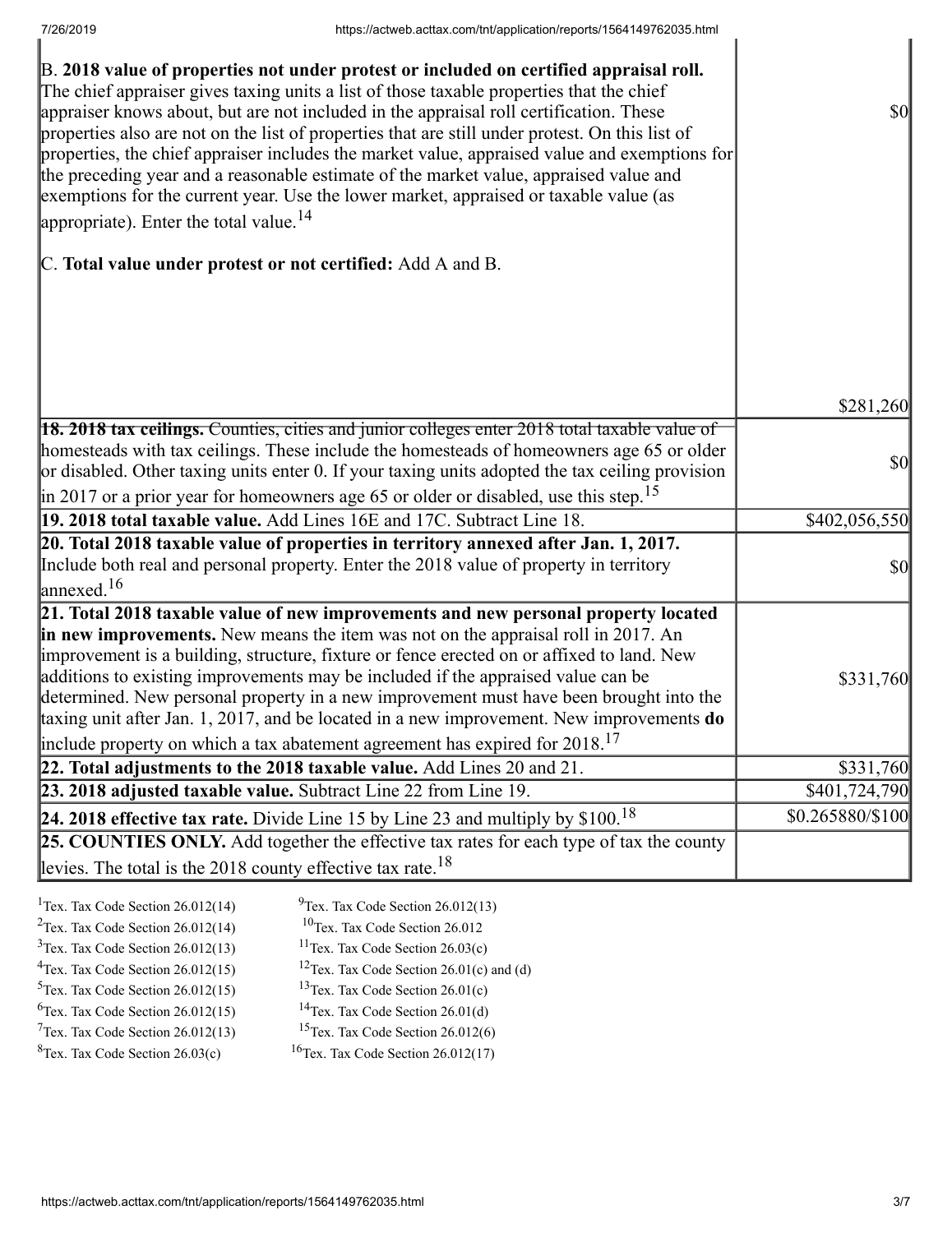# **SECTION 2: Rollback Tax Rate**

The rollback tax rate is split into two separate rates:

- 1. Maintenance and Operations (M&O): The M&O portion is the tax rate that is needed to raise the same amount of taxes that the taxing unit levied in the prior year plus eight percent. This rate accounts for such things as salaries, utilities and day-to-day operations.
- 2. Debt: The debt tax rate includes the debt service necessary to pay the taxing unit's debt payments in the coming year. This rate accounts for principal and interest on bonds and other debt secured by property tax revenue.

The rollback tax rate for a county is the sum of the rollback tax rates calculated for each type of tax the county levies. In most cases the rollback tax rate exceeds the effective tax rate, but occasionally decreases in a taxing unit's debt service will cause the effective tax rate to be higher than the rollback tax rate.

| Rollback Tax Rate Activity                                                                                                                                                                                                                                                                                                                                                                                                                                                                                                                                                                                                                                              | <b>Amount/Rate</b>           |
|-------------------------------------------------------------------------------------------------------------------------------------------------------------------------------------------------------------------------------------------------------------------------------------------------------------------------------------------------------------------------------------------------------------------------------------------------------------------------------------------------------------------------------------------------------------------------------------------------------------------------------------------------------------------------|------------------------------|
| 26. 2017 maintenance and operations (M&O) tax rate.                                                                                                                                                                                                                                                                                                                                                                                                                                                                                                                                                                                                                     | $$0.279012\allowbreak/\$100$ |
| $[27. 2017]$ adjusted taxable value. Enter the amount from Line 11.                                                                                                                                                                                                                                                                                                                                                                                                                                                                                                                                                                                                     | \$382,720,230                |
| 28. 2017 M&O taxes.                                                                                                                                                                                                                                                                                                                                                                                                                                                                                                                                                                                                                                                     |                              |
|                                                                                                                                                                                                                                                                                                                                                                                                                                                                                                                                                                                                                                                                         |                              |
| A. Multiply Line 26 by Line 27 and divide by \$100.                                                                                                                                                                                                                                                                                                                                                                                                                                                                                                                                                                                                                     | \$1,067,835                  |
| B. Cities, counties and hospital districts with additional sales tax: Amount of additional<br>sales tax collected and spent on M&O expenses in 2017. Enter amount from full year's sales<br>tax revenue spent for M&O in 2017 fiscal year, if any. Other taxing units enter 0. Counties<br>exclude any amount that was spent for economic development grants from the amount of<br>sales tax spent.                                                                                                                                                                                                                                                                     | $\frac{1}{2}$                |
| C. Counties: Enter the amount for the state criminal justice mandate. If second or later year,<br>the amount is for increased cost above last year's amount. Other taxing units enter 0.                                                                                                                                                                                                                                                                                                                                                                                                                                                                                | $\frac{1}{2}$                |
| D. Transferring function: If discontinuing all of a department, function or activity and<br>transferring it to another taxing unit by written contract, enter the amount spent by the taxing<br>unit discontinuing the function in the 12 months preceding the month of this calculation. If<br>the taxing unit did not operate this function for this 12-month period, use the amount spent<br>in the last full fiscal year in which the taxing unit operated the function. The taxing unit<br>discontinuing the function will subtract this amount in H below. The taxing unit receiving<br>the function will add this amount in H below. Other taxing units enter 0. | $\frac{1}{2}$                |
| E. Taxes refunded for years preceding tax year 2017: Enter the amount of M&O taxes<br>refunded in the preceding year for taxes before that year. Types of refunds include court<br>decisions, Tax Code Section 25.25(b) and (c) corrections and Tax Code Section 31.11<br>payment errors. Do not include refunds for tax year 2017. This line applies only to tax years<br>preceding tax year 2017.                                                                                                                                                                                                                                                                     | $\frac{1}{2}$                |
| <b>F. Enhanced indigent health care expenditures:</b> Enter the increased amount for the current<br>year's enhanced indigent health care expenditures above the preceding tax year's enhanced<br>indigent health care expenditures, less any state assistance.                                                                                                                                                                                                                                                                                                                                                                                                          | $\frac{1}{2}$                |
| G. Taxes in TIF: Enter the amount of taxes paid into the tax increment fund for a<br>reinvestment zone as agreed by the taxing unit. If the taxing unit has no 2018 captured<br>appraised value in Line $16D$ , enter 0.                                                                                                                                                                                                                                                                                                                                                                                                                                                | <b>\$0</b>                   |
| <b>H. Adjusted M&amp;O Taxes.</b> Add A, B, C, E and F. For taxing unit with D, subtract if<br>discontinuing function and add if receiving function. Subtract G.                                                                                                                                                                                                                                                                                                                                                                                                                                                                                                        | \$1,067,835                  |
| 29. 2018 adjusted taxable value. Enter Line 23 from the Effective Tax Rate Worksheet.                                                                                                                                                                                                                                                                                                                                                                                                                                                                                                                                                                                   | \$401,724,790                |
| 30. 2018 effective maintenance and operations rate. Divide Line 28H by Line 29 and<br>multiply by $$100$ .                                                                                                                                                                                                                                                                                                                                                                                                                                                                                                                                                              | $$0.265813\%100$             |
| 31. 2018 rollback maintenance and operation rate. Multiply Line 30 by 1.08.                                                                                                                                                                                                                                                                                                                                                                                                                                                                                                                                                                                             | \$0.287078/\$100             |
| 32. Total 2018 debt to be paid with property taxes and additional sales tax revenue.                                                                                                                                                                                                                                                                                                                                                                                                                                                                                                                                                                                    |                              |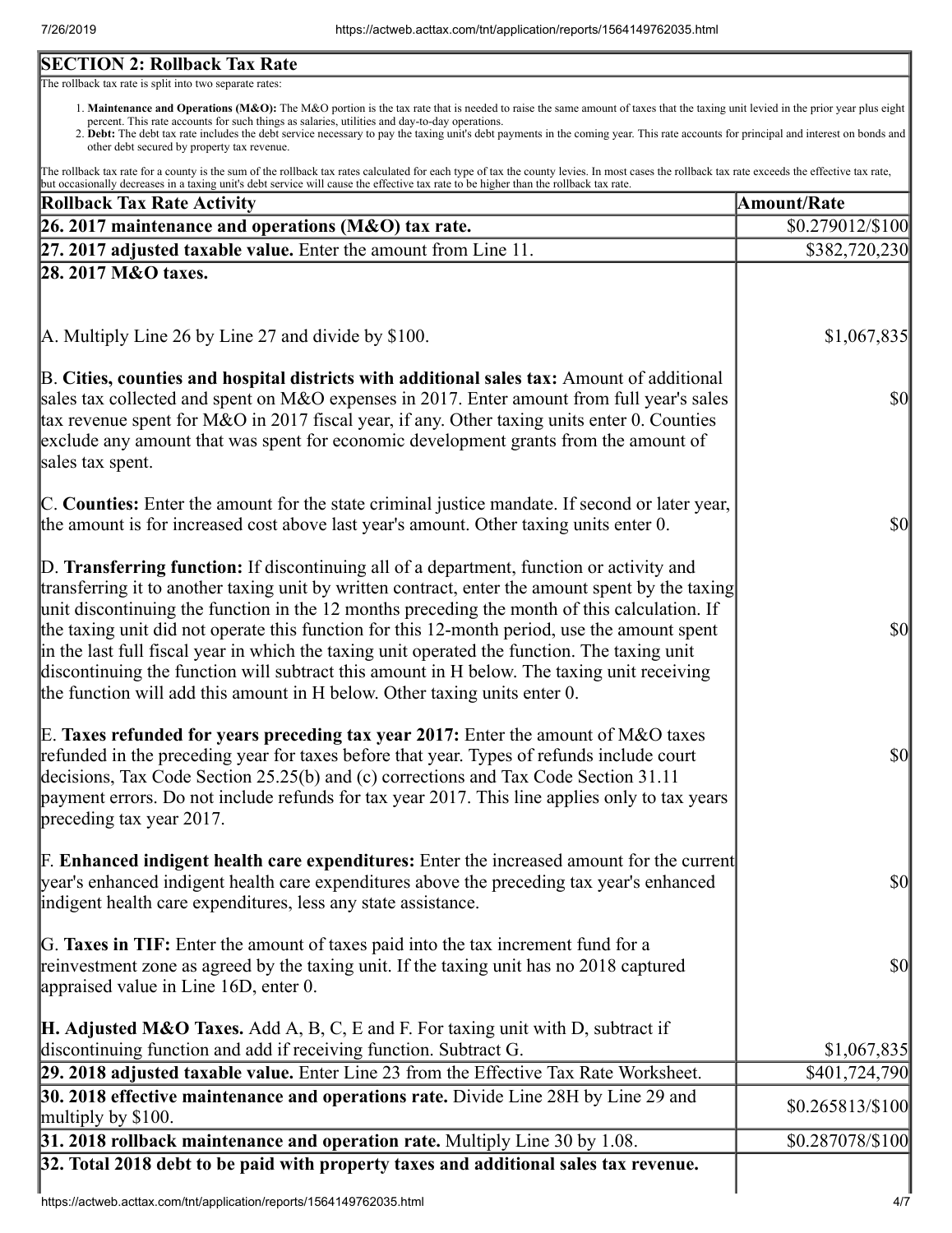| https://actweb.acttax.com/tnt/application/reports/1564149762035.html<br>7/26/2019<br>Debt means the interest and principal that will be paid on debts that:<br>$(1)$ are paid by property taxes,<br>$(2)$ are secured by property taxes,<br>$\langle 3 \rangle$ are scheduled for payment over a period longer than one year and |                                     |
|----------------------------------------------------------------------------------------------------------------------------------------------------------------------------------------------------------------------------------------------------------------------------------------------------------------------------------|-------------------------------------|
| $(4)$ are not classified in the taxing unit's budget as M&O expenses                                                                                                                                                                                                                                                             |                                     |
| A. Debt also includes contractual payments to other taxing units that have incurred debts on<br>behalf of this taxing unit, if those debts meet the four conditions above. Include only<br>amounts that will be paid from property tax revenue. Do not include appraisal district budget<br>payments. Enter debt amount.         | <b>\$0</b>                          |
| B. Subtract <b>unencumbered fund amount</b> used to reduce total debt.                                                                                                                                                                                                                                                           |                                     |
| C. Subtract amount paid from other resources.                                                                                                                                                                                                                                                                                    | $\vert \mathbf{S} \mathbf{0} \vert$ |
| D. Adjusted debt. Subtract B and C from A.                                                                                                                                                                                                                                                                                       | \$0                                 |
|                                                                                                                                                                                                                                                                                                                                  | $\vert \$\text{0}\vert$             |
| 33. Certified 2017 excess debt collections. Enter the amount certified by the collector.                                                                                                                                                                                                                                         | $ 10\rangle$                        |
| <b>34. Adjusted 2018 debt.</b> Subtract Line 33 from Line 32D.                                                                                                                                                                                                                                                                   | $ 10\rangle$                        |
| 35. Certified 2018 anticipated collection rate. Enter the rate certified by the collector. If<br>the rate is 100 percent or greater, enter 100 percent.                                                                                                                                                                          | 100.00%                             |
| 36. 2018 debt adjusted for collections. Divide Line 34 by Line 35                                                                                                                                                                                                                                                                | \$0                                 |
| 37. 2018 total taxable value. Enter the amount on Line 19.                                                                                                                                                                                                                                                                       | \$402,056,550                       |
| [38. 2018 debt tax rate. Divide Line 36 by Line 37 and multiply by \$100.                                                                                                                                                                                                                                                        | \$0/\$100                           |
| <b>39. 2018 rollback tax rate.</b> Add Lines 31 and 38.                                                                                                                                                                                                                                                                          | \$0.287078/\$100                    |
| 40. COUNTIES ONLY. Add together the rollback tax rates for each type of tax the county<br>levies. The total is the 2018 county rollback tax rate.                                                                                                                                                                                |                                     |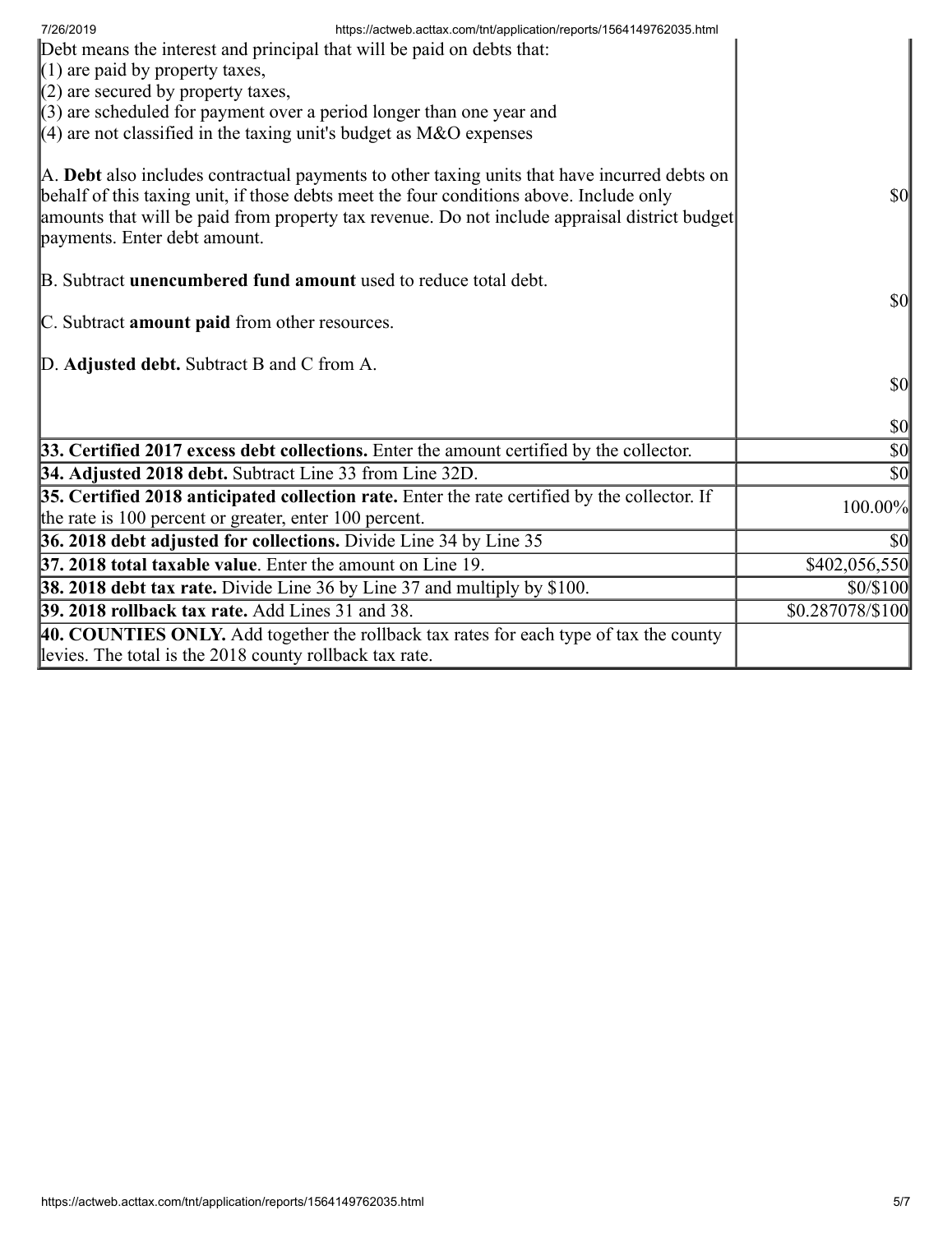| <b>SECTION 3: Additional Sales Tax to Reduce Property Taxes</b>                                                                                                                                                                                                                                                                                                                                                                                                                             |                  |
|---------------------------------------------------------------------------------------------------------------------------------------------------------------------------------------------------------------------------------------------------------------------------------------------------------------------------------------------------------------------------------------------------------------------------------------------------------------------------------------------|------------------|
| Cities, counties and hospital districts may levy a sales tax specifically to reduce property taxes. Local voters by election must approve imposing or abolishing the additional sales tax. If<br>approved, the taxing unit must reduce its effective and rollback tax rates to offset the expected sales tax revenue.                                                                                                                                                                       |                  |
| This section should only be completed by a county, city or hospital district that is required to adjust its effective tax rate and/or rollback tax rate because it adopted the additional sales<br>tax.                                                                                                                                                                                                                                                                                     |                  |
| <b>Activity</b>                                                                                                                                                                                                                                                                                                                                                                                                                                                                             | Amount/Rate      |
| <b>41. Taxable Sales.</b> For taxing units that adopted the sales tax in November 2017 or May                                                                                                                                                                                                                                                                                                                                                                                               |                  |
| 2018, enter the Comptroller's estimate of taxable sales for the previous four quarters. $20$<br>Estimates of taxable sales may be obtained through the Comptroller's Allocation Historical<br>Summary webpage. Taxing units that adopted the sales tax before November 2017, skip this<br>line.                                                                                                                                                                                             | $\frac{1}{2}$    |
| 42. Estimated sales tax revenue. Counties exclude any amount that is or will be spent for                                                                                                                                                                                                                                                                                                                                                                                                   |                  |
| economic development grants from the amount of estimated sales tax revenue. <sup>21</sup><br>Taxing units that adopted the sales tax in November 2017 or in May 2018.<br>Multiply the amount on Line 41 by the sales tax rate $(.01, .005)$ or $.0025$ , as applicable) and<br>multiply the result by .95. <sup>22</sup><br> - or -<br>Taxing units that adopted the sales tax before November 2017.<br>Enter the sales tax revenue for the previous four quarters. Do not multiply by .95. | \$0              |
| 43. 2018 total taxable value. Enter the amount from Line 37 of the Rollback Tax Rate<br>Worksheet.                                                                                                                                                                                                                                                                                                                                                                                          | \$402,056,550    |
| 44. Sales tax adjustment rate. Divide Line 42 by Line 43 and multiply by $$100$ .                                                                                                                                                                                                                                                                                                                                                                                                           | \$0/\$100        |
| 45. 2018 effective tax rate, unadjusted for sales tax. <sup>23</sup> Enter the rate from Line 24 or 25,<br>as applicable, on the Effective Tax Rate Worksheet.                                                                                                                                                                                                                                                                                                                              | \$0.265880/\$100 |
| $ 46.2018$ effective tax rate, adjusted for sales tax.<br>Taxing units that adopted the sales tax in November 2017 or in May 2018.<br>Subtract Line 44 from Line 45. Skip to Line 47 if you adopted the additional sales tax before<br>November 2017.                                                                                                                                                                                                                                       | \$0.265880/\$100 |
| 47. 2018 rollback tax rate, unadjusted for sales tax. <sup>24</sup> Enter the rate from Line 39 or 40,<br>as applicable, of the Rollback Tax Rate Worksheet.                                                                                                                                                                                                                                                                                                                                | \$0.287078/\$100 |
| $\vert$ 48. 2018 rollback tax rate, adjusted for sales tax. Subtract Line 44 from Line 47.                                                                                                                                                                                                                                                                                                                                                                                                  | \$0.287078/\$100 |

<sup>17</sup>Tex. Tax Code Section  $26.012(17)$ 

<sup>18</sup>Tex. Tax Code Section 26.04(c)

<sup>19</sup>Tex. Tax Code Section  $26.04(d)$ 

 $20$ Tex. Tax Code Section 26.041(d)

<sup>21</sup>Tex. Tax Code Section  $26.041(i)$ 

 $22$ Tex. Tax Code Section 26.041(d)

<sup>23</sup>Tex. Tax Code Section  $26.04(c)$ 

 $24$ Tex. Tax Code Section 26.04(c)